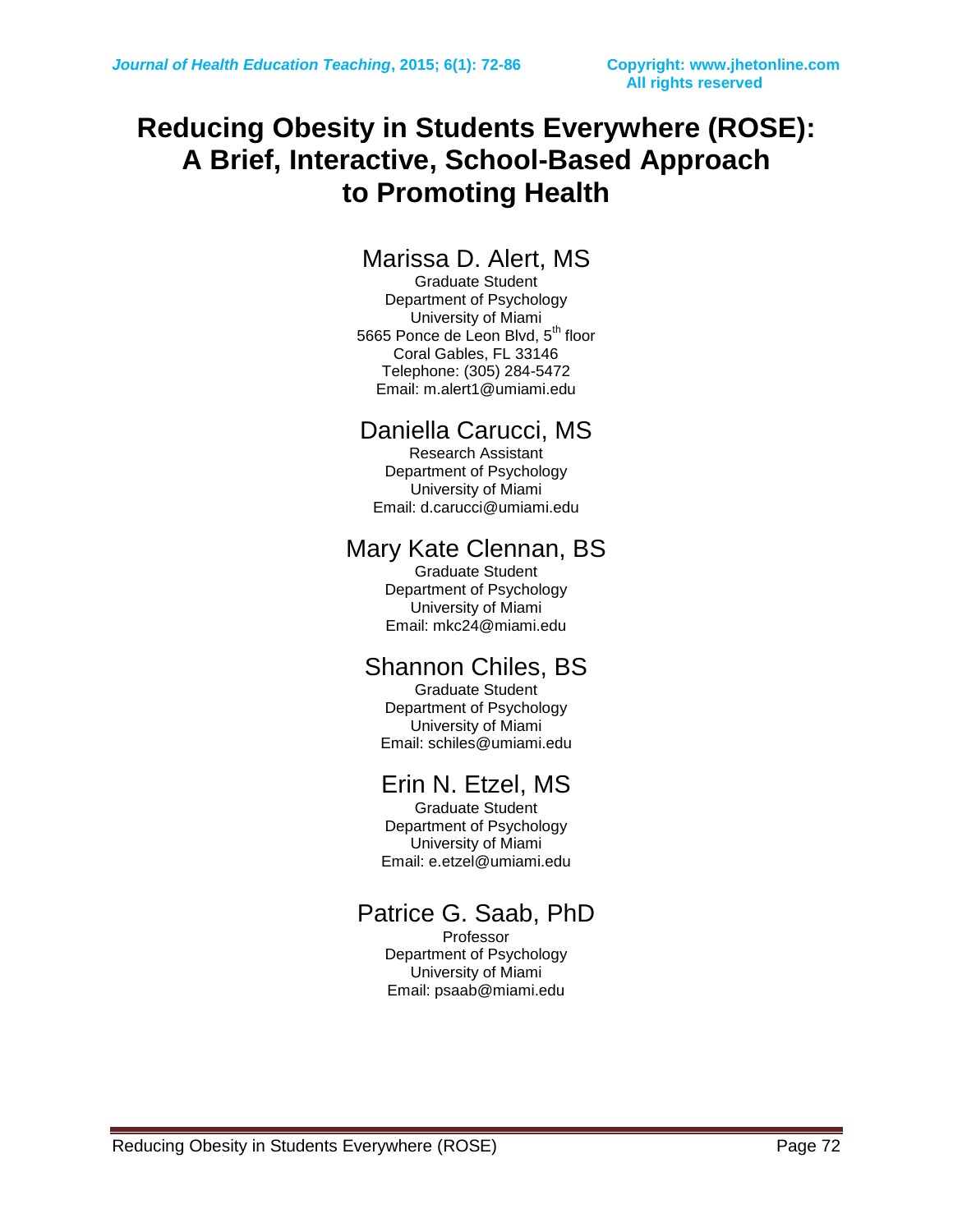#### *ABSTRACT*

*The Reducing Obesity in Students Everywhere (ROSE) health promotion presentations educate students in grades 3-12 about nutrition, physical activity, reducing screen time, sleep, smoking, stress management, and the benefits of a healthy lifestyle. This article describes the content of the presentations, how information is delivered, strategies used, and reports of what students learned and behaviors they changed. Students' evaluation surveys indicate that the brief presentations are engaging and effective in conveying health information and facilitating behavior change. At one-month follow-up, 92% of elementary school students and 88.5% of high school students reported making at least 1 healthy behavior change.*

### **INTRODUCTION**

 Over the last few decades, the prevalence of overweight and obesity among Americans of all ages, backgrounds, races, and ethnicities has increased substantially (Flegal, Carroll, Ogden, & Curtin, 2010). Findings from national surveys reveal that 14.9% of children and adolescents are overweight and an additional 16.9% are obese (Ogden, Carroll, Kit, & Flegal, 2012). Comorbidities associated with overweight and obesity in children include elevated blood pressure, metabolic syndrome, and type 2 diabetes mellitus (Daniels et al., 2005; Weiss et al., 2004). Given that excess weight is a significant public health concern, immediate action must be taken to prevent overweight and obesity, and reduce children's risk of developing chronic conditions in adulthood.

 Schools are a promising environment to foster prevention strategies. More than 54 million children attend school daily (Story, Kaphingst, & French, 2006) and teachers have been shown to effectively deliver school-based obesity interventions (Sharma, 2005). Previous research points to several important factors that should be considered when developing prevention strategies. These include interactive, developmentally appropriate methods that target physical activity and nutrition behaviors, as well as instructional procedures to reduce sedentary behavior (Sharma, 2005). Studies also show that the promotion of social and familial support can encourage and sustain participation in healthy behaviors (Sallis, Prochaska, & Taylor, 2000). Thus, with opportunities to incorporate nutrition and physical activity lessons into the curriculum (Story et al., 2006), health education efforts may translate into health benefits for American youth. Such efforts may also prompt discussion with friends and family, and lead to social support for healthy lifestyle behaviors.

 The purpose of this article is to describe the implementation of the Reducing Obesity in Students Everywhere (ROSE) health promotion presentations, which are brief, age-specific, and interactive. The presentations can easily be integrated into the classroom and include up-todate content on nutrition, physical activity, screen time reduction, sleep, smoking, stress management, healthy lifestyle benefits, and approaches to encourage family and peer involvement in the adoption of healthy behaviors.

### **TEACHING METHOD**

### **Target Audience**

 The ROSE presentations are designed specifically for elementary, middle, and high school students. The information provided is conveyed to students in a manner that makes the presentations appropriate for all children, regardless of their weight status.

### **Learning Objectives**

 By the end of the presentation, students will be able to:

- 1. specify the health consequences of obesity,
- 2. understand how the health choices they make during their youth can affect their future health,
- 3. provide examples of foods in each of the MyPlate food groups,
- 4. recognize that half of their plates should be filled with fruits and vegetables,
- 5. read and understand a food label,
- 6. describe the consequences of excessive consumption of sugar-sweetened beverages,
- 7. understand how fast-food companies use various marketing techniques to sell their products,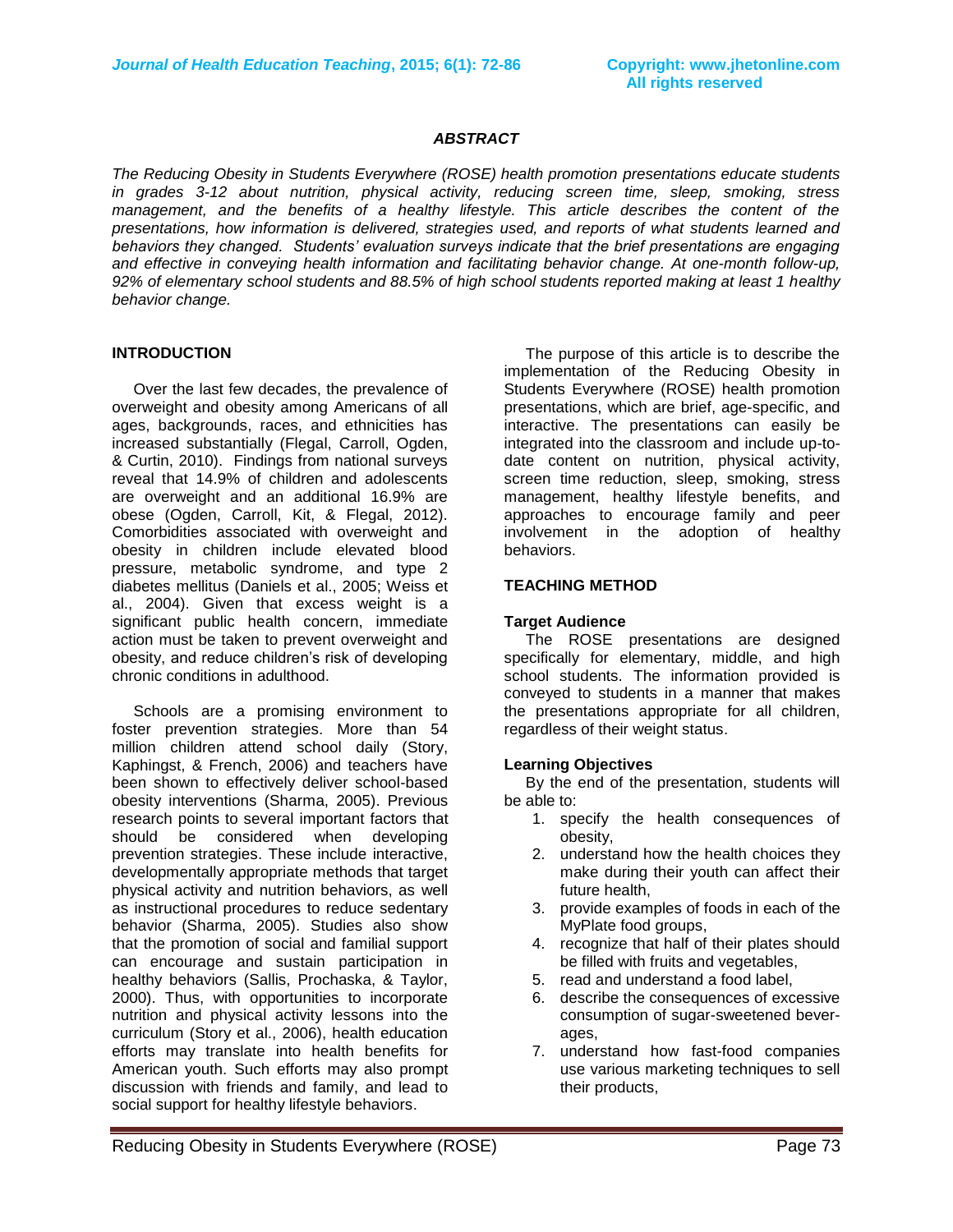- 8. understand energy balance and describe the recommendations for physical activity and screen time,
- 9. describe ways to improve their sleep hygiene, and
- 10. demonstrate an understanding of the material by reporting, in writing, three things they learned from the presentation.

 Students in middle and high school will also be able to:

- 1. describe techniques for managing stress and
- 2. summarize the consequences of smoking and its effect on multiple organs.

 These learning objectives are consistent with several of the National Health Education Standards, including:

1.5.1 describe the relationship between healthy behaviors and personal health;

1.8.9 examine the potential seriousness of injury or illness if engaging in unhealthy behaviors; 2.5.5 explain how media influences thoughts, feelings, and health behaviors; and

2.5.6 describe ways that technology can influence personal health.

### **Materials and Resources**

 Two online presentations are available – one for  $3^{rd}$ -5<sup>th</sup> graders and one for  $6^{th}$ -12<sup>th</sup> graders. The content is similar across the two presentations, but is modified to be ageappropriate. The middle and high school presentation incorporates additional information on smoking and stress management. To view the presentations in the intended format on the Prezi website, instructors will need: (1) a computer with access to the Internet and speakers, (2) an updated version of Adobe Flash, and (3) a projector and screen. The presentations can be found on the ROSE website:

[\(http://www.psy.miami.edu/urose/resources.phtml\)](http://www.psy.miami.edu/urose/resources.phtml).

 Internet access is necessary to use Prezi and view the presentation videos from the New York City Department of Health and Mental Hygiene (NYC Health) public service announcements (PSA). Alternatively, if Internet access is unavailable, the PowerPoint of the presentations with the embedded NYC Health videos can be downloaded and saved from the ROSE website ahead of time. Video clips from HBO's Weight of

the Nation documentary are also used during the presentation, and will need to be obtained in advance as they are not be embedded within the Prezis or the PowerPoint presentations. The DVDs for the HBO documentary can be obtained through the website:

http://theweightofthenation.hbo.com/films/kidsfilms/quiz-ed. When using the DVDs to display the video clips, the discs can be played on the instructor's computer and projected onto the screen for the students to watch. The list of times at which the instructor can find each HBO Weight of the Nation Quiz Ed clip is included in Table 1. Instructors can deliver the presentations in classrooms or other school settings. It is recommended that the number of students be limited to 40 to encourage active participation, reduce distractions, and manage students.

 Instructors will also need writing instruments for students, post-presentation evaluation surveys (Figure 1) and several props: 16 sugar packets stapled together in a chain, a 1.5-ounce bag of chips, a 20-ounce bottle of regular soda, and an 8-ounce cup. For the middle and high school presentation, handouts for the activity, "Find a Witness to Fitness," will also be needed. All surveys and handouts are available on the ROSE website.

### **TEACHING PROCEDURES**

### **Overview**

 The ROSE presentations focus primarily on the importance of adopting a healthy lifestyle to obtain or maintain a healthy weight. They provide information on nutrition and physical activity, discuss strategies and recommendations for a healthy lifestyle, and address potential barriers that may interfere with adopting and maintaining healthy habits. In addition, the presentations are discussion-based to encourage student participation, gauge student understanding, and stimulate conversation. Images, text, and videos are also included to vary the pace at which the information is presented, introduce concepts, and maintain class interest. Although it is recommended that the presentations last for 60 minutes (50 minutes for presentation and 10 minutes for the in-class assessment), they can be shortened or lengthened based on the needs of the instructor and the class.

 The presentation topics and content for elementary, middle, and high school students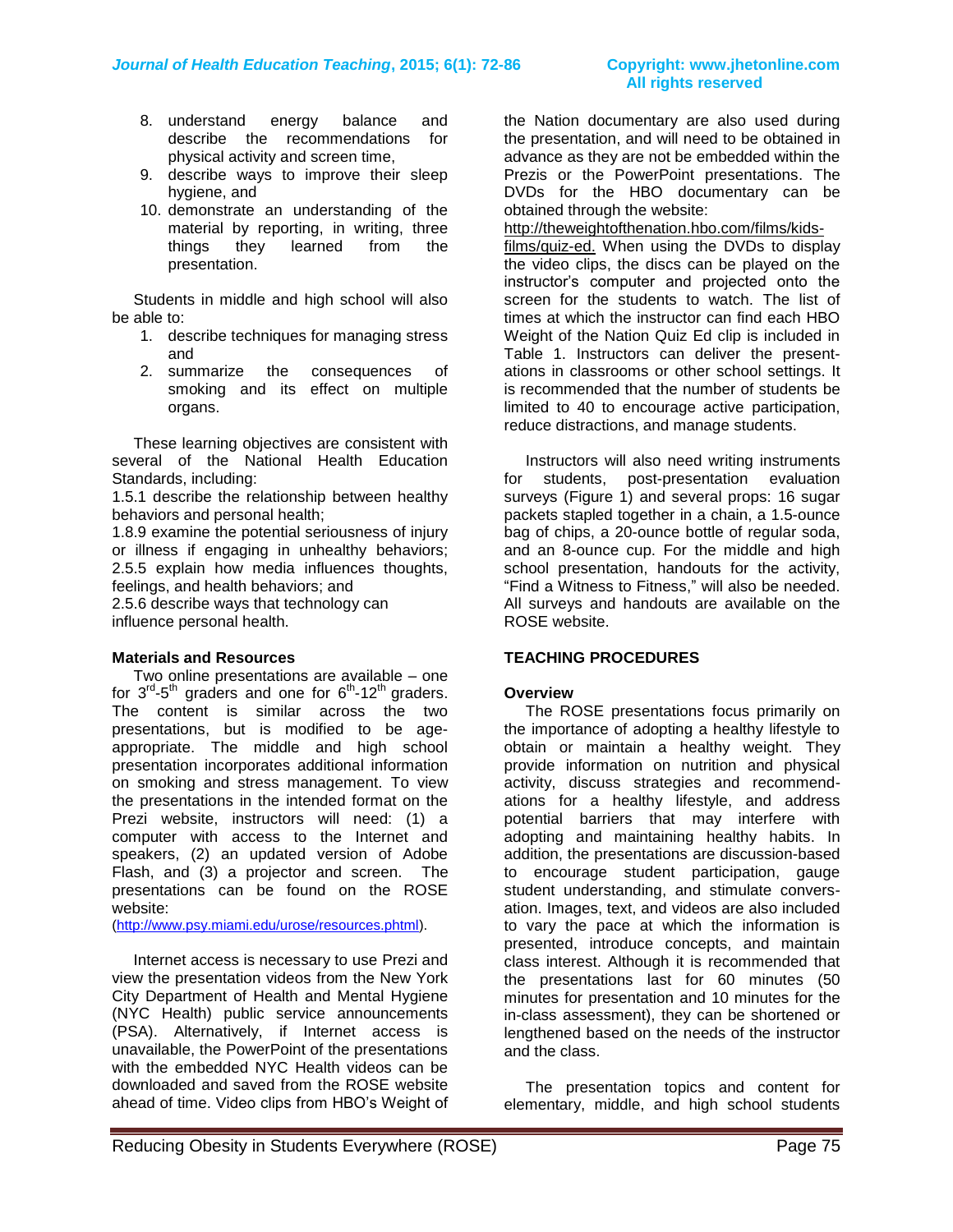are outlined in and are listed in Table 2 in the order that they are presented. Table 2 also includes sample questions to ask students to encourage discussion within each content area. Below, the topics are discussed in the order in which they appear in the presentation. The topics are first described for the  $6<sup>th</sup>$ -12<sup>th</sup> graders, followed by a brief description of how the topics are adapted for 3<sup>rd</sup>-5<sup>th</sup> graders. In addition, a description of the activities carried out during the presentations is provided.

### Health risks

 The presentation begins by illustrating how overweight and obesity impacts the lives of students and their families. In the initial activity, all students are asked to stand up. They are then instructed to sit down if they know someone who is overweight, or has a cardiometabolicrelated problem for which obesity is a risk factor, such as diabetes or heart disease. After about 3 such queries, the entire class is generally in their seats and the issue of overweight becomes personally salient for the students. This activity sets the stage to discuss students' perceptions of what constitutes a healthy lifestyle and orients them to its benefits. A key message is that the small, persistent changes they make to improve their health while young can have a big payoff in the future.

 After this brief activity is completed, the 90 second trailer for HBO's "Weight of the Nation" documentary is shown to provide a brief and powerful overview of the obesity epidemic (see Table 1). This is followed by a discussion of the surprising facts students learned about the prevalence of overweight and obesity in American youth and the comorbidities associated with excess weight.

In contrast, the presentation for  $3^{rd}\text{-}5^{th}$ graders begins with the query, "What does it mean to be healthy?" This discussion covers the importance of eating a balanced diet, being physically active, and obtaining sufficient sleep every night. Once these three topics are mentioned, the presentation segues to the nutrition segment.

### Healthy eating

 Given that proper nutrition is essential for good health, the presentation's nutritional content provides students with the tools necessary to make healthy dietary choices. Nutrition is introduced with a discussion of food

# **All rights reserved**

as fuel/energy, emphasizing the importance of nutrient-rich food in moderate quantities and making smart dietary choices. Several nutritionrelated topics are presented including: a) the United States Department of Agriculture's MyPlate guide to food groups, recommendations for healthy choices, and serving sizes; b) the importance of a nutritious breakfast for optimal school performance; c) marketing strategies used by companies to promote fast food products and junk food; d) making healthy choices when eating out; e) understanding nutrition labels, and nutrient and caloric content of food items; f) healthy alternatives to drinking high-calorie, sugary beverages; and g) the benefits to eating healthy foods.

 During this section of the presentation, engaging excerpts from the HBO's "Weight of the Nation Quiz Ed" documentary and the NYC Health videos are used to support the content (see Table 1). For example, a PSA demonstrating how high sugar intake can lead to type 2 diabetes, an increased risk for cardiovascular complications, and even some cancers reifies the risks of excessive sugar intake. Demonstrations are also included to highlight the sugar content in a variety of beverages. For example, students are shown a chain of 16 sugar packets that are fastened to one another like a rope to illustrate how much sugar is in a typical 20-ounce bottle of soda. Two planned activities, 'Guess the Grub' and 'Think Before You Drink,' are also used to increase awareness and reinforce students' understanding of nutrition labels and beverage choices, respectively. Another helpful demonstration involves presenting the class with a typical 1.5 ounce bag of potato chips and asking them to guess the serving size and number of servings per container.

 The same nutrition related concepts are covered in the elementary school adaptation; however, there is an additional demonstration, 'What is Missing from MyPlate?' where a volunteer from the class comes up to the board to illustrate how a meal could be improved to be more in line with MyPlate recommendations. Furthermore, the first NYC Health video, 'Do You Drink 93 Sugar Packets a Day?' is removed and substituted with 'How Many Sugar Packets Are in One 20-ounce Bottle of Soda?' (see Table 1). In addition, two videos, 'What kind of skipping makes you gain weight?' and 'How can you gain weight without eating?,' from HBO's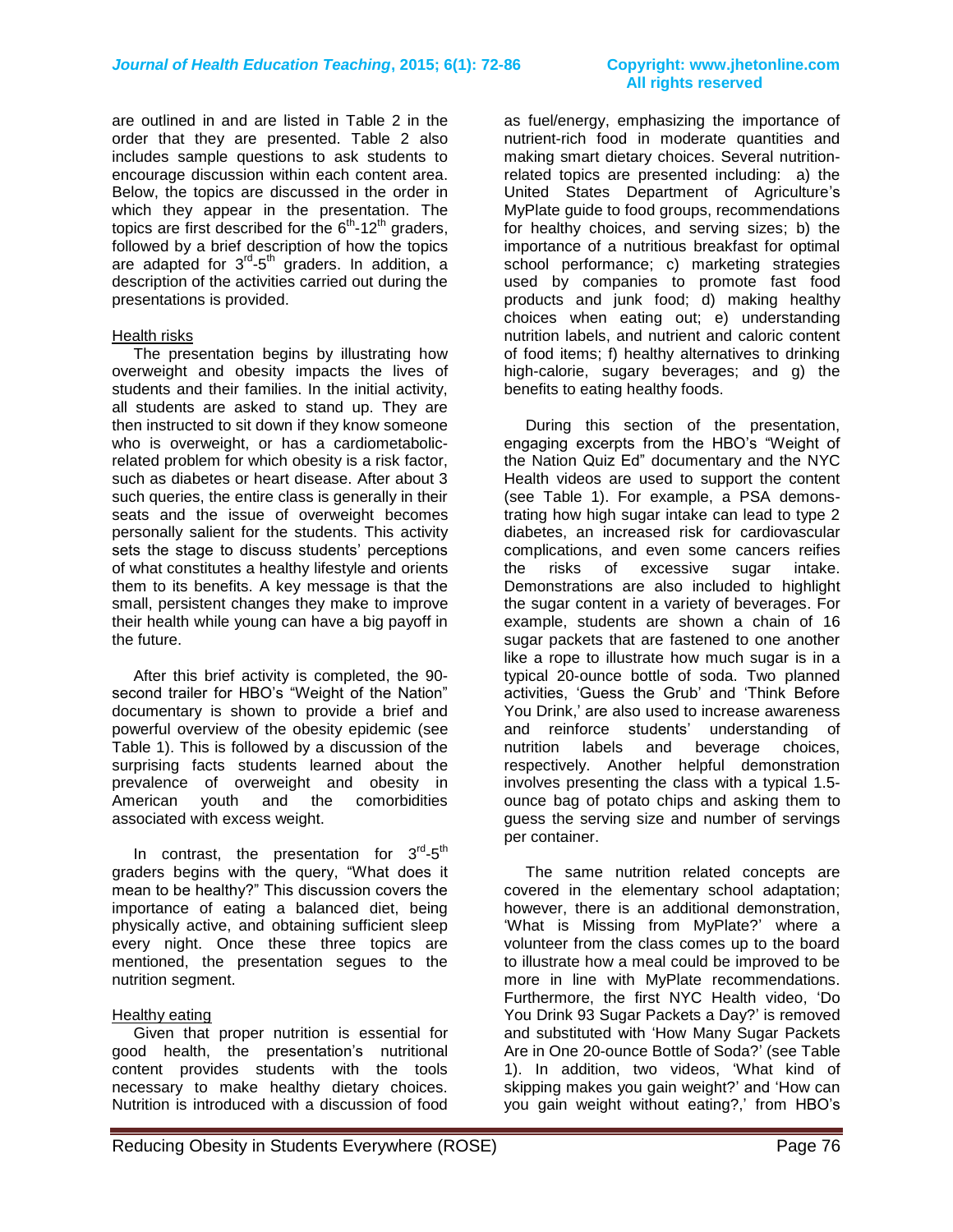# **All rights reserved**

'Weight of the Nation Quiz Ed' are included to stimulate discussion among the students and illustrate the importance of eating all three meals (see Table 1).

### Energy Balance

 Healthy weight management is a function of balancing calories consumed through food and beverages with calories expended through physical activity (and other normal bodily functions). To demonstrate the concept of energy balance, students are asked, "What happens if there is too much energy in and not enough energy out?" Students are taught that weight is a) maintained if calories consumed are equal to calories expended, b) gained if calories consumed exceed calories expended, and c) lost if calories expended exceed calories consumed. The NYC Health videos are used to illustrate how much activity would need to be done (e.g., how far would one need to walk) to achieve energy balance (see Table 1).

 In the elementary school adaptation, the NYC Health videos are replaced with HBO's Weight of the Nation clips. These videos demonstrate how much activity is required to burn the calories from foods commonly consumed (see Table 1).

### Physical Activity

 As children increase in age, their physical activity decreases (Caspersen, Pereira, & Curran, 2000). This section on physical activity begins by asking students, "What do you do to stay active?" This serves as an introduction to the 'Find a Witness to Fitness' activity that demonstrates how classmates stay active (see below). Next, the presentation addresses ways to incorporate physical activity into daily routines. Students are also told that it is recommended that they get an hour of physical activity every day, and the four types of activity they should engage in (stretching, aerobic, muscle strengthening, and bone strengthening activities) are explained. In addition, the benefits of being physically active every day are discussed.

 The 'Proving I'm Moving' activity describes the four types of physical activity. The health and wellness benefits of physical activity are also discussed. For example, brain scans showing brain activity before and after exercise illustrate the potential benefits of physical activity for cognitive function and school performance. In

addition, strategies to address barriers to a physically active lifestyle and reduce sedentary behavior (e.g., television watching, playing video games) are discussed. HBO's Weight of the Nation Quiz Ed video, 'How can you play a sport without exercise?,' provides alternatives to playing video games, in efforts to limit screen time in children and adolescents, such as playing sports or going outside with friends.

 For the elementary school adaptation, the HBO's Weight of the Nation video, 'What is the best way to burn off fat?' replaces the 'Find a Witness to Fitness' activity.

### **Sleep**

 Short sleep duration is associated with excess weight in youth (Cappuccio, Taggart, Kandala, & Currie 2008). As such, providing education about sleep hygiene to students at a young age may be valuable in preventing overweight and obesity. To demonstrate the prevalence of short sleep duration, instructors begin this part of the presentation by asking the entire class to stand up. Students are then asked to sit down if they slept for 10 or more hours last night, followed by 9 hours, 8 hours, etc., until all students are seated. This activity provides a context to address the optimal duration for each individual and to discuss the causes of insufficient sleep, as well as possible solutions. The importance of sufficient sleep for health, obesity prevention, learning, and emotional well-being is also discussed. For example, a clip from 'Weight of the Nation' entitled 'Would you gain more weight sleeping five hours a night or eight hours?' illustrates how insufficient sleep contributes to poor food choices and affects health. Sleep hygiene tips are also presented to educate students on how to promote a healthy sleep pattern.

### **Smoking**

 Smoking remains the leading cause of preventable death in the US (Samet, 2013). To introduce the section on smoking, the prevalence of this behavior among youth and tobacco-related mortality rates are presented. The physiological effects of nicotine on the cardiovascular system and the adverse effects of smoking on cardiovascular health are conveyed using an infographic of the human body. This infographic is a visual representation of the chronic illnesses and types of cancer associated with smoking cigarettes.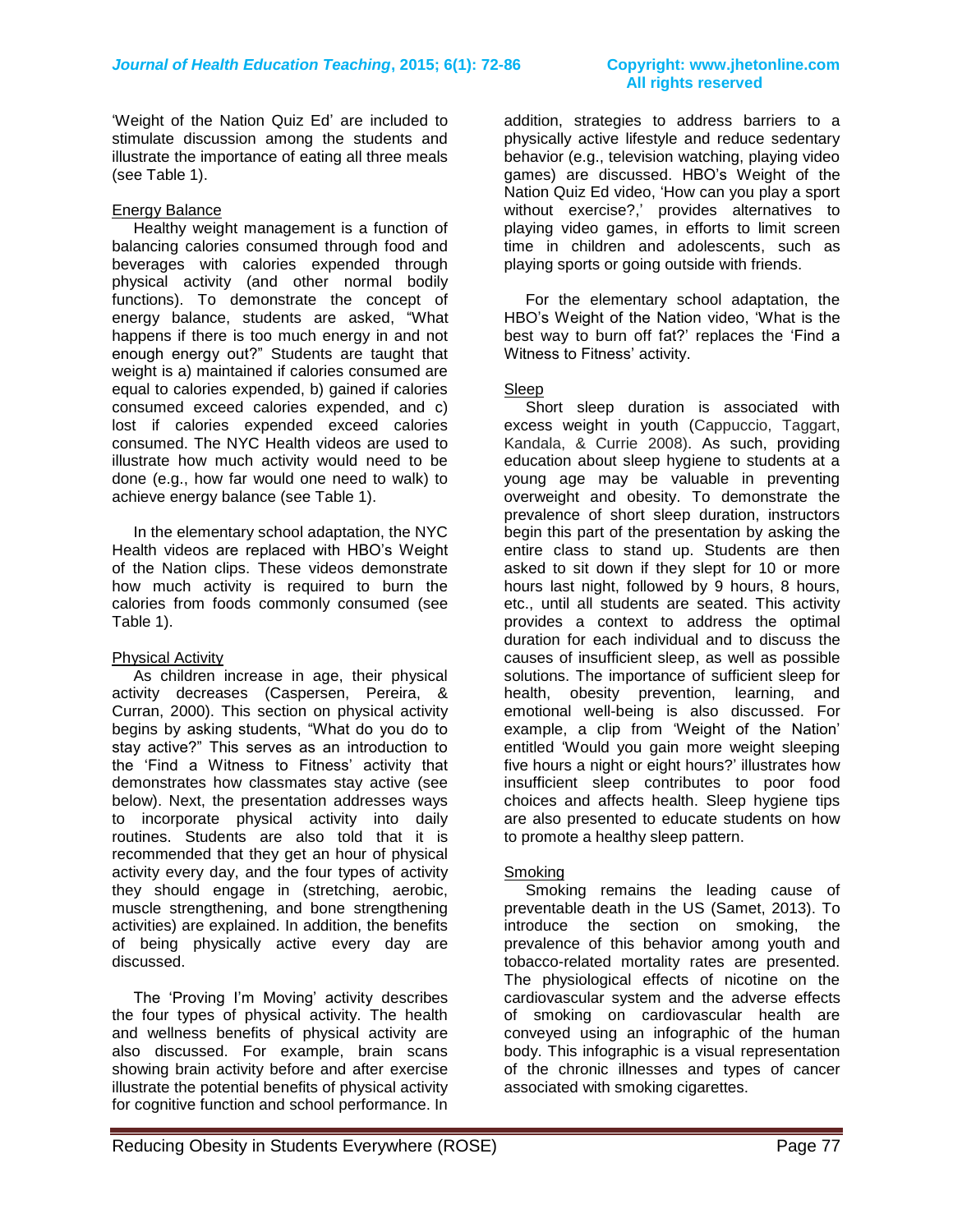# **All rights reserved**

### **Stress Management**

 Stress is pervasive and is experienced by people of all ages. Furthermore, stress has measurable effects on the cardiovascular system (Chrousos, 2009) and is known to disrupt healthy lifestyle behaviors related to nutrition and physical activity (Michels et al., 2012; Stults-Kolehmainen & Sinha, 2014). Students are polled about their experience of stress and their common sources of stress. The class is then encouraged to discuss healthy stress management tips and problem solving skills.

### Healthy Lifestyle Benefits and Tips

 The presentations conclude with a summary discussion of benefits associated with healthy lifestyle behaviors related to good nutrition and increased physical activity. In addition, the following healthy lifestyle tips introduced throughout the presentations are reiterated. For healthy eating, students are advised to a) make half their plate fruit and vegetables according to MyPlate recommendations, b) eat the rainbow (i.e., colorful fruits and vegetables), c) eat breakfast, lunch, and dinner, d) eat junk food infrequently, and e) drink water rather than sugary drinks. For physical activity, students are told a) to spend less than 2 hours per day in front of a screen (e.g., watching television or playing video games), b) that they do not need be vigorously active all the time, they just need to be active, c) to be active or play at least an hour per day, d) to get more fit time and less sit time, and e) that small changes now can have big benefits later.

### Ending the lesson

 At the end of the presentations, students are invited to ask any additional questions they may have about the information they heard. Afterwards, students are asked to complete a post-presentation evaluation survey (see Assessment section below).

### **Activities**

 The activities embedded in the presentation address: 1) eating balanced meals, 2) nutrition labels, 3) sugary drinks, 4) accessible ways to be physically active, and 5) physical activity modeling.

### **What is Missing from MyPlate?**

 Elementary students are asked to make a dinner plate "healthier" by adding the appropriate food groups that are missing from the meal. A student is selected to draw the foods suggested by his/her peers on the board to visually represent how to improve the meal so that it is consistent with MyPlate recommendations.

### **Guess the Grub**

 The nutrition label activity is completed after instructions are provided on how to read and understand food labels. Two unidentified nutrition labels are presented (high fiber cereal and french fries) and students are asked to guess what the food items are. This activity calls for students to apply what they learned about reading a nutrition label, assessing nutritional content, and determining whether an item is a healthy option. This activity also reinforces students' understanding of the nutritional composition of regularly consumed items.

### **Think Before you Drink**

 This activity occurs after the students learn about added sugars in fruit drinks and the amount of sugar in soda. Images of a regular soda, a sports drink, a frozen coffee beverage, and a fruit drink are presented. The class is asked to guess which beverage holds the most and least amounts of sugar. After students have 'voted', the sugar content of the beverages is visually revealed. This activity raises awareness about common sources of excess sugar in students' diets and the impact of excess sugar on weight.

### **Find a Witness to Fitness**

 Approximately halfway through the presentation, the instructor presents 'Find a Witness to Fitness.' The activity provides an opportunity for students to stretch and learn about their classmates' physical activity. The activity applies the common "human bingo" icebreaker approach to learning what classmates do to be active. All students are given a sheet displaying a grid with 16 boxes. In each box, an activity is listed (e.g., completing active chores, bike riding, walking the dog). The students have 3 minutes to obtain signatures from 16 different individuals in the classroom who have participated in the listed activities. The activity is concluded by talking about the many easy and accessible ways to be physically active.

### **Proving I'm Moving**

 The 'Proving I'm Moving' activity is introduced during the discussion of types of physical activity. First, the instructor recruits 2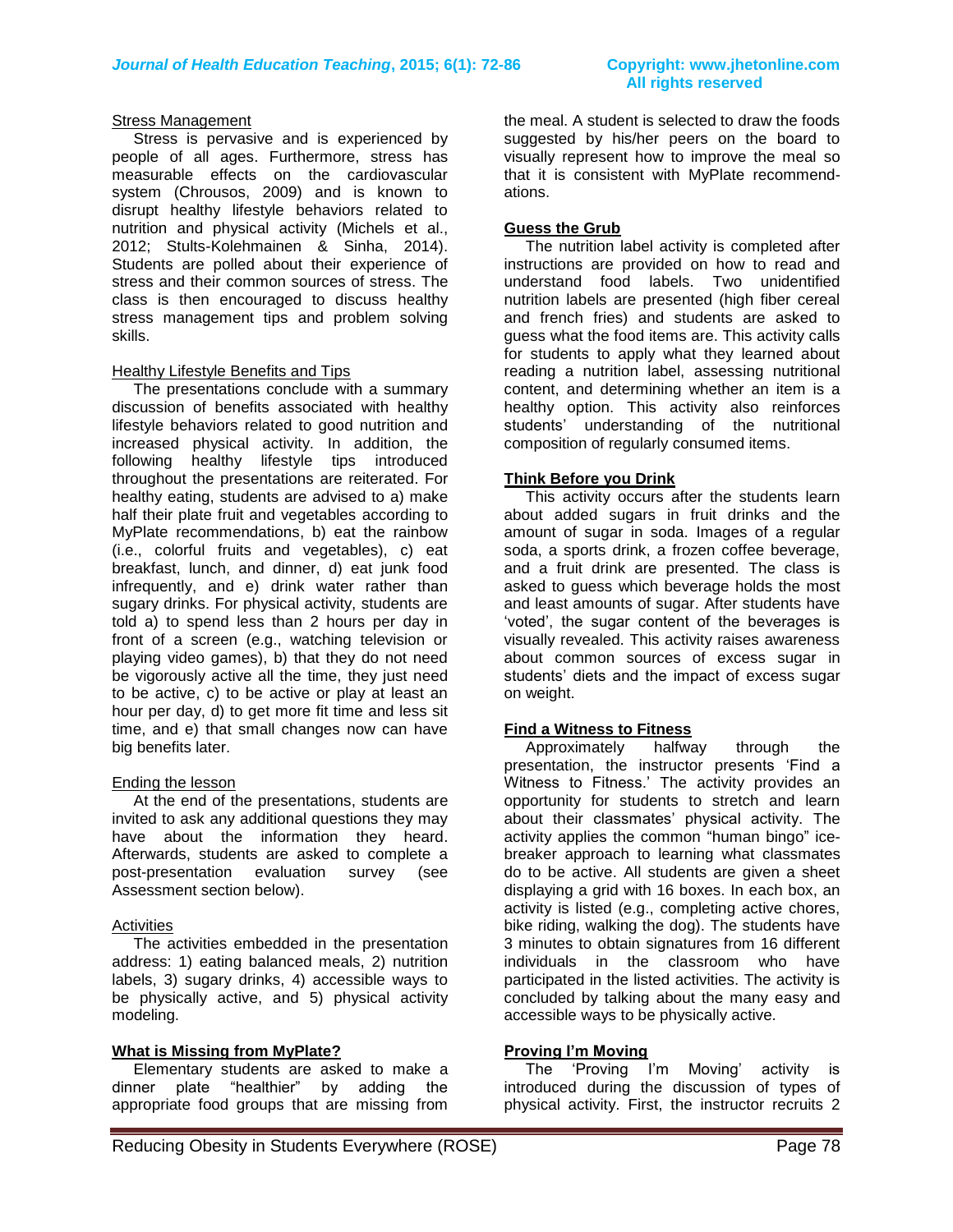volunteers who come forward. Next, the class is asked what they know about each of the types of physical activity (e.g., aerobic, muscle strengthening, and bone strengthening). Students with the correct description then choose an example of that type of physical activity for the volunteers to demonstrate (e.g., running in place for aerobic activity, push-ups for muscle strengthening activity). This activity underscores the importance of meeting daily physical activity recommendations by including different types of activities.

### **ASSESSMENT PROCEDURES AND EVALUATION RUBRIC**

 The effectiveness of the presentations can be assessed using the Health Knowledge and Behavior Change rubric provided in Table 3. At minimum, we recommend that students be given a post-presentation evaluation survey to complete (available at the ROSE website <http://www.psy.miami.edu/urose/resources.phtml>).

This survey asks students to list 3 things learned from the talk as well as what they plan to do to be healthy. An optional one-month follow up survey also can be given, and the length of follow-up can be modified based on teacher and student needs (available on the website). The responses from the surveys can be used to determine students' level of success in retaining health knowledge content and engendering behavior change.

 An additional assessment option is to instruct students to set a healthy behavior change goal and keep a log of their health behavior change for 2 weeks or longer to self-monitor their progress toward their goal. Self-monitoring increases awareness and is an effective way to improve the likelihood of sustained behavior change (Elder, Ayala, & Harriss, 1999). Teachers can reinforce and encourage behavior change and assist students with any problems that arise. Furthermore, teachers are also free to adapt the assessment and/or replace the assessment with strategies that are suitable to their needs.

### **RESULTS**

 The ROSE presentations have been given to over 8,000 students. We assessed what students learned, whether they enjoyed the presentations, and what they planned to do to improve their health behaviors. Virtually all students rated the presentation favorably and reported that they found it interesting and enjoyable.

 To examine whether students actually changed their health behaviors after the presentation, 227 elementary (ages 8-13) and 182 high school (ages 13-18) students completed post-presentation surveys and onemonth follow-up surveys, which assessed health behavior change. Overall, students reported enjoying the lesson. Specifically, 90.9% of the elementary and high school students reported that they liked the presentation and 87.7% reported that the presentation was interesting.

### **High School Outcomes**

 Findings revealed that after a ROSE presentation, 98.4% of high school students reported learning at least one thing from the presentation (recall they were asked to list up to 3 things that they learned from the presentation). At one-month follow-up, 86.8% of the high school students reported remembering specific material. Upon the completion of the presentation, 98.9% of students intended to make a health behavior change. Of those students, 88.5% reported making a change 1 month later. Students reported improving their nutrition, increasing physical activity, reducing screen time, and improving sleep and general health habits (see Table 4).

 The majority of the students reported receiving social support in their efforts to make a healthy behavior change. In fact, of those students who were successful in making a healthy behavior change, 75% reported they received support from a parent or siblings. Furthermore, the high school students' selfreported health status increased at follow-up; 48.9% of students reported their health to be 'very good' or 'excellent' at follow-up compared to only 31.3% immediately after the presentation.

### **Elementary School Outcomes**

 The results for elementary school students were similar to those found among high school students. Results indicated that 95.6% of elementary students reported learning at least one thing from the lesson. At one-month followup, 91.2% of students remembered at least one thing from the presentation. While 90.3% of the students planned on making a health behavior change after the lesson, at one-month follow-up,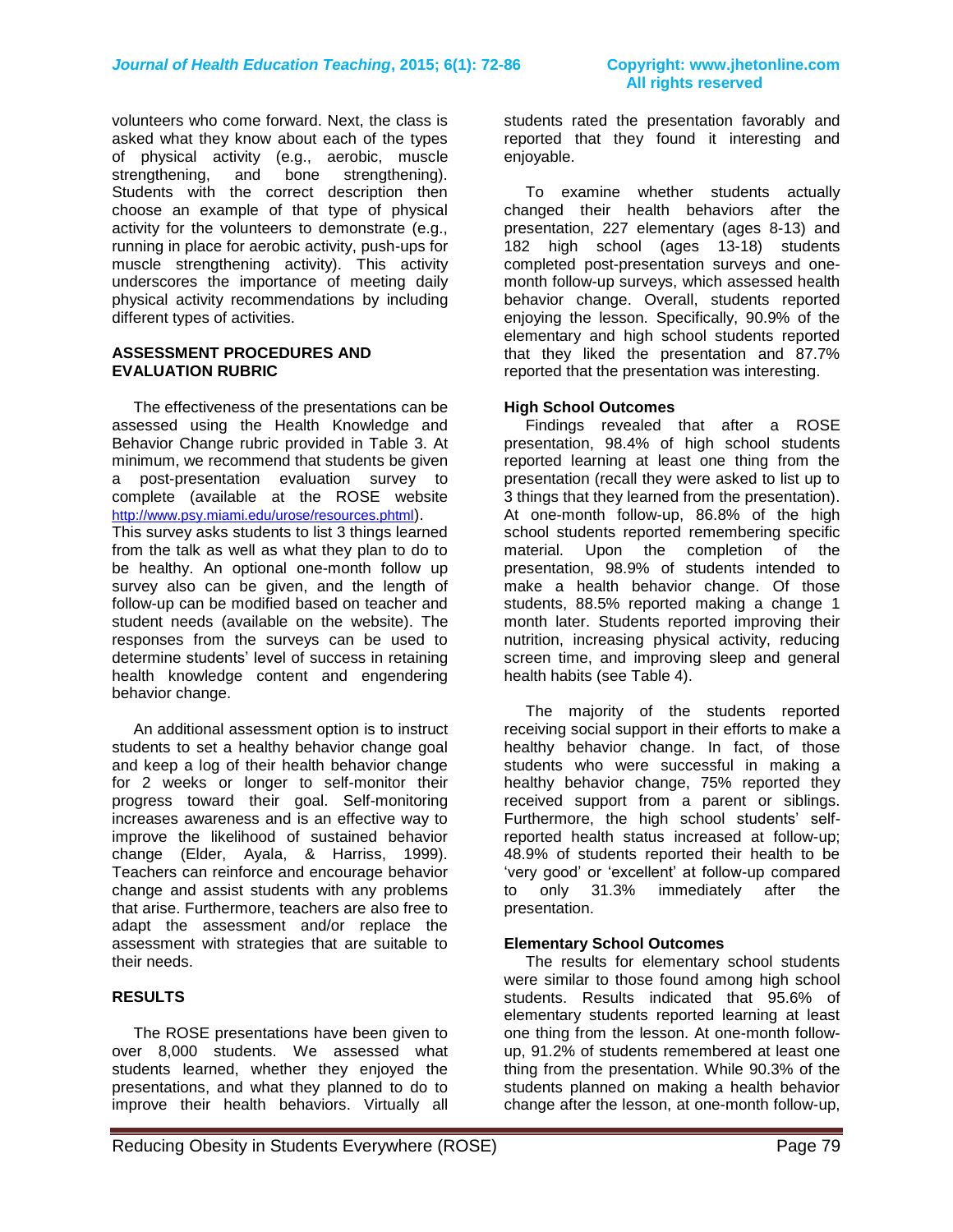92% reporting making some type of healthy change. Similar to the high school aged children, 71.4% of elementary school students reported receiving familial support when making a change.

### **DISCUSSION**

 Our experience demonstrates that the ROSE presentations are an effective means of promoting and facilitating health behavior change among elementary, middle, and high school students. The presentations also significantly impact health knowledge, as was evidenced by the large number of students learning and retaining information about the major themes in the presentations. Students' high level of interest in and enjoyment of the presentations may have contributed to their ability to retain key concepts and take steps to change their behavior. In addition, the finding that a large number of students received assistance from their families to change their behavior points to the importance of support in behavior change and the ability of students to extend what they learned in the classroom to their homes. Together, the student evaluations support the effectiveness of the ROSE presentations and suggest that it may be a promising approach to utilizing the classroom environment to foster obesity prevention efforts in a manner that is interactive and engaging.

 Although the evaluations of the ROSE presentations are favorable, there are a few areas in need of further examination. In particular, assessing students on more than two occasions to determine what information they remember from the presentation over a longer period of time is warranted. Furthermore, examining whether changes in students' behaviors are maintained in the long-term would be important to demonstrate that this brief intervention has a positive, lasting impact on students' health habits. While these areas of future work are important for extending our findings and the value of the ROSE presentations, the findings suggest that a brief, interactive, and engaging presentation can be delivered in a classroom setting and lead to health-enhancing behavior changes in the shortterm.

**ACKNOWLEGEMENTS:** This work was supported by a generous gift from Dr. Howard and Mrs. Muriel Rose.

### **REFERENCES**

Cappuccio, F. P., Taggart, F. M., Kandala, N. B., & Currie, A. (2008). Meta-analysis of short sleep duration and obesity in children and adults. *Sleep*, *31*(5), 619-626.

Caspersen, C. J., Pereira, M. A., & Curran, K. M. (2000). Changes in physical activity patterns in the United States, by sex and cross-sectional age. *Medicine & Science in Sports & Exercise, 32*(9), 1601-1609.

Chrousos, G. P. (2009). Stress and disorders of the stress system. *Nature Reviews Endocrinology*, *5*(7), 374-381.

Daniels, S. R., Arnett, D. K., Eckel, R. H., Gidding, S. S., Hayman, L. L., Kumanyika, S., … & Williams, C. L. (2005). Overweight in children and adolescents: pathophysiology, consequences, prevention, and treatment. *Circulation, 111*(15), 1999-2012.

Elder, J. P., Ayala, G. X., & Harriss, S. (1999). Theories and intervention approaches to health behavior change in primary care. *American Journal of Preventive Medicine, 17*(4), 275-284.

Flegal, K. M., Carroll, M. D., Ogden, C. L., & Curtin, L. R. (2010). Prevalence and trends in obesity among US adults, 1999-2008. *The Journal of the American Medical Association, 303*(3), 235-241.

Michels, N., Sioen, I., Braet, C., Eiben, G., Hebestreit, A., Huybrechts, I., ... & De Henauw, S. (2012). Stress, emotional eating behaviour and dietary patterns in children. *Appetite*, *59*(3), 762-769.

Ogden, C. L., Carroll, M. D., Kit, B. K., & Flegal, K. M. (2012). Prevalence of obesity and trends in body mass index among US children and adolescents, 1999-2010. *The Journal of the American Medical Association, 307*(5), 483- 490.

Sallis, J. F., Prochaska, J. J., & Taylor, W. C. (2000). A review of correlates of physical activity of children and adolescents. *Medicine and Science in Sports and Exercise, 32*(5), 963-975.

Samet, J. M. (2013). Tobacco smoking: the leading cause of preventable disease worldwide. *Thoracic Surgery Clinics*, *23*(2), 103-112.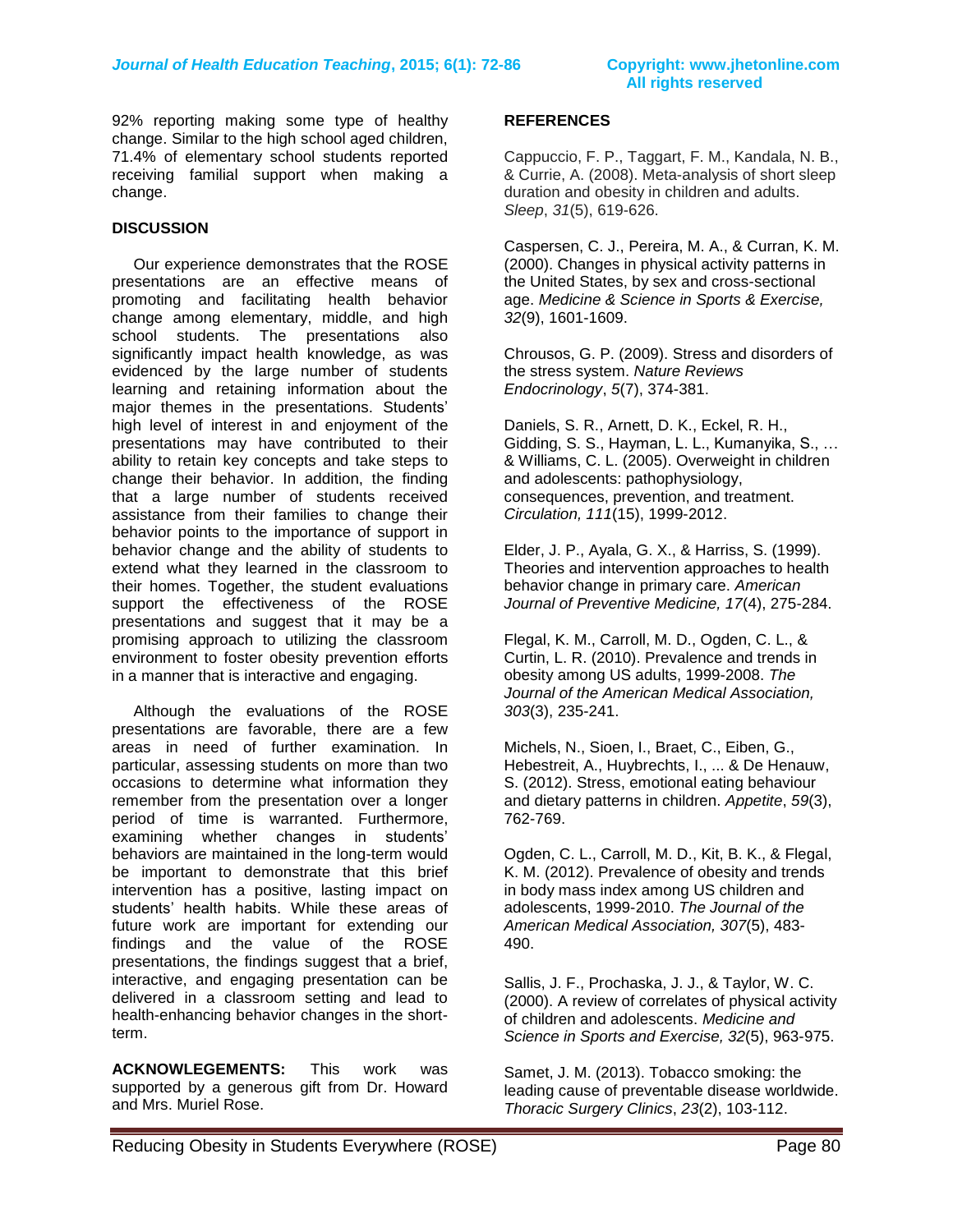# **All rights reserved**

Sharma, M. (2005). School-based interventions for childhood and adolescent obesity. *Obesity Reviews, 7*(3), 261-269.

Story, M., Kaphingst, K. M., & French, S. (2006). The role of schools in obesity prevention. *Future of Children, 16*(1), 109-142.

Stults-Kolehmainen, M. A., & Sinha, R. (2014).

The effects of stress on physical activity and exercise. *Sports Medicine*, *44*(1), 81-121.

Weiss, R., Dziura, J., Burgert, T. S., Tamborlane, W. V., Taksali, S. E., Yeckel, C. W., ... & Caprio, S. (2004). Obesity and the metabolic syndrome in children and adolescents. *The New England Journal of Medicine 350*(23), 2362-2374.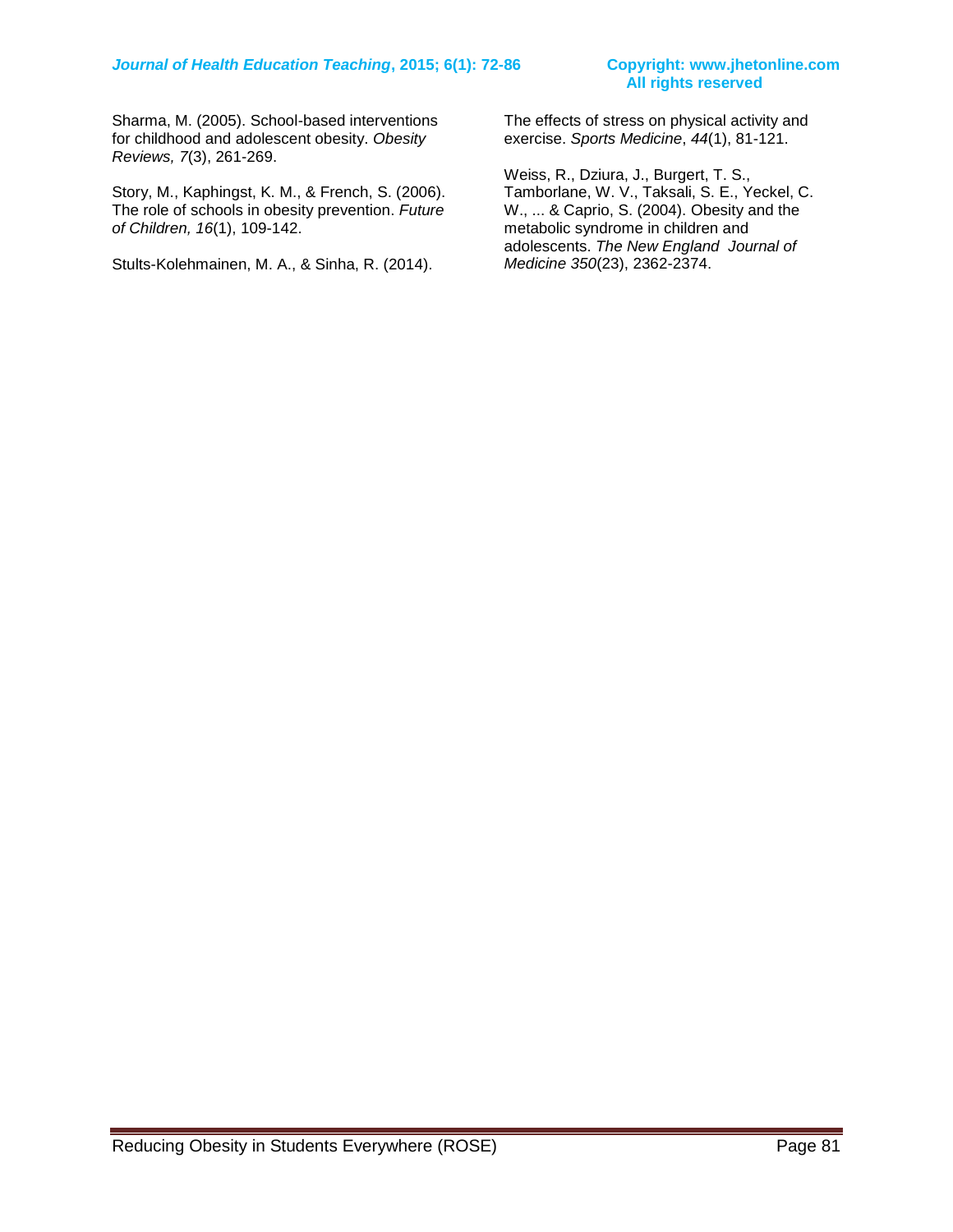**Figure 1: Rose Post Presentation Survey**

### ROSE Survey

### **Please circle the answer that best matches how you feel about today's talk.**

| 1. How much did you like today's ROSE lesson?                         |             |                                                                                                                      |               |                            |
|-----------------------------------------------------------------------|-------------|----------------------------------------------------------------------------------------------------------------------|---------------|----------------------------|
| I liked it<br>a lot                                                   | I liked it  | In the Middle Ididn't like it                                                                                        |               | I really didn't<br>like it |
| 2. How interesting was today's lesson?                                |             |                                                                                                                      |               |                            |
| Very<br>Interesting                                                   | Interesting | <b>OK</b>                                                                                                            | <b>Boring</b> | Very<br><b>Boring</b>      |
| 3. Was this lesson useful to you?<br>Very                             |             | Somewhat<br>(In the middle)                                                                                          |               | Not At All                 |
|                                                                       |             | 4. How would you describe your health? My health right now is:                                                       |               |                            |
| Excellent                                                             | Very Good   | Good                                                                                                                 | Not So Good   | <b>Bad</b>                 |
| 5. Do you consider yourself fat around the waist?<br>Very             |             | Somewhat<br>(In the middle)                                                                                          |               | Not At All                 |
| 6. List 3 things you learned from today's lesson.                     |             |                                                                                                                      |               |                            |
|                                                                       |             |                                                                                                                      |               |                            |
| 7. What do you plan to do to be healthy?<br>2)                        |             | <u> 1989 - Johann John Stone, markin amerikan basar dan berkembang di sebagai personal dan berkembang di sebagai</u> |               |                            |
| 3)                                                                    |             |                                                                                                                      |               |                            |
| 8. How sure are you that you will make a healthy change?<br>Very Sure |             | Kind of Sure                                                                                                         |               | Not Sure                   |
| a. Yes<br>b. No                                                       |             | 9. Are you going to tell your family about what you learned today?                                                   |               |                            |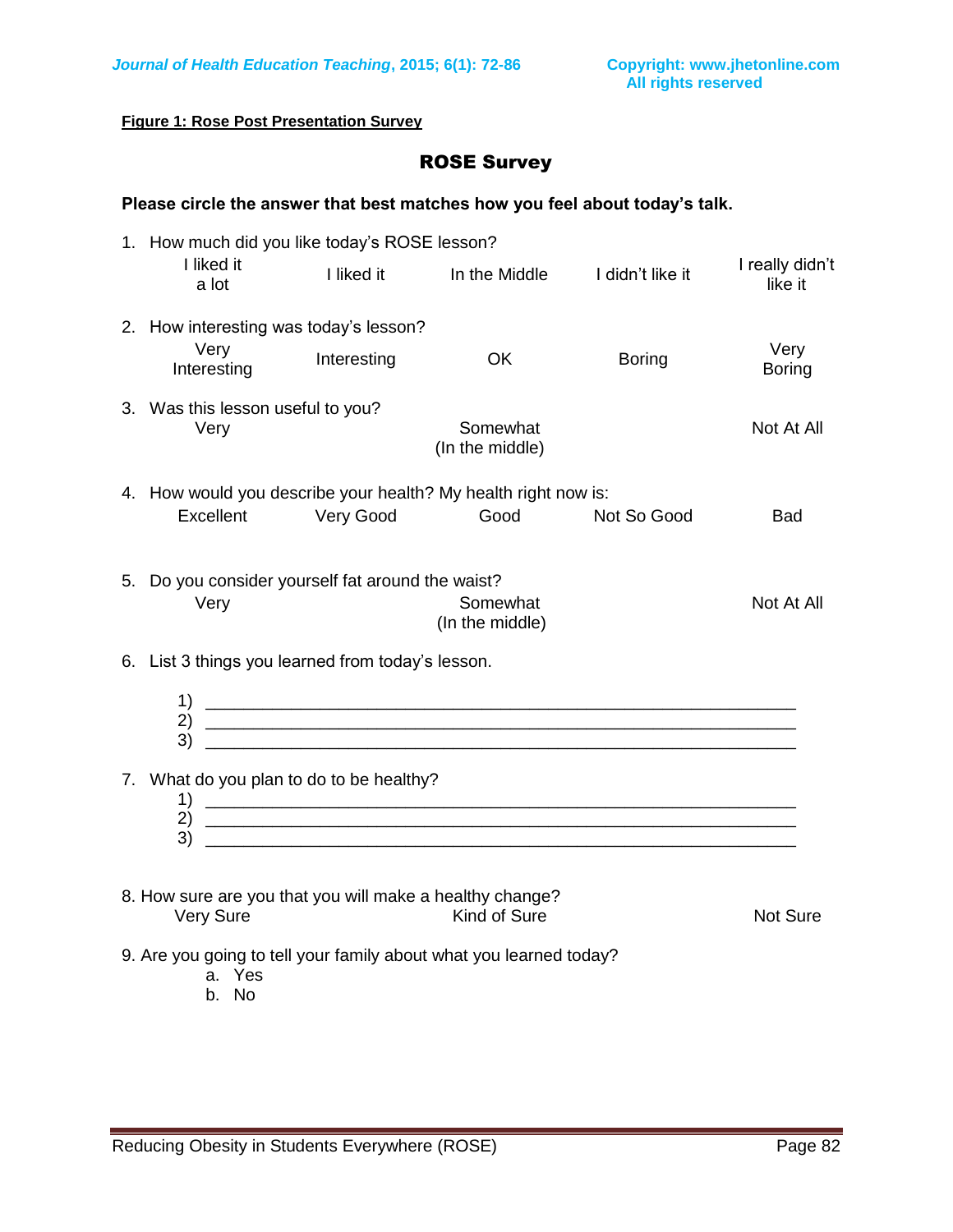### **Table 1: Lesson Videos by Topic**

| <b>Topic</b>                                  | <b>Video Title</b>                                                                                                                                                  | <b>Message Received</b>                                                                                                              | $3-5$ <sup>th</sup><br>grade | $6 - 12$ <sup>th</sup><br>grade |
|-----------------------------------------------|---------------------------------------------------------------------------------------------------------------------------------------------------------------------|--------------------------------------------------------------------------------------------------------------------------------------|------------------------------|---------------------------------|
| <b>Health</b><br><b>Risks</b>                 | Weight of the Nation Trailer                                                                                                                                        | 2/3 of American adults are<br>overweight and obese, and 1/5<br>of kids are obese.                                                    |                              | ✓                               |
| <b>Nutrition</b>                              | Weight of the Nation Quiz Ed: What kind of<br>skipping makes you gain weight?<br>18:52-19:42*                                                                       | Eat breakfast, lunch, and<br>dinner.                                                                                                 | $\checkmark$                 |                                 |
|                                               | Weight of the Nation Quiz Ed: What's red<br>and yellow and makes you hungry all<br>over?<br>26:13-28:05*                                                            | Fast food companies use<br>neuro-marketing to appeal to<br>customers.                                                                | $\checkmark$                 | ✓                               |
|                                               | NYC Health: How Many Sugar Packets<br>Are in One 20-ounce Bottle of Soda?                                                                                           | Shows how much sugar is in<br>one serving and how many<br>servings is typically consumed.                                            | $\checkmark$                 |                                 |
|                                               | NYC Health: Do You Drink 93 Sugar<br>Packets a Day?                                                                                                                 | High sugar intake may lead to<br>an increased risk of type 2<br>diabetes, cardiovascular<br>complications, and even some<br>cancers. |                              | ✓                               |
|                                               | Weight of the Nation Quiz Ed: How can<br>you gain weight without eating?<br>9:52-10:21*                                                                             | Drinking sugary drinks can lead<br>to weight gain.                                                                                   | $\checkmark$                 |                                 |
| <b>Energy</b><br><b>Balance</b>               | Weight of the Nation Quiz Ed: How long does<br>Activity levels needed to burn off<br>it take to swim off a bag of chips?<br>fast food vs. vegetables.<br>5:03-5:49* |                                                                                                                                      | $\checkmark$                 |                                 |
|                                               | Weight of the Nation Quiz Ed: How many<br>stairs do you need to climb to burn off a can of<br>soda?<br>10:22-11:25*                                                 | How much activity is required to<br>burn off a 10-ounce. can of soda.                                                                | $\checkmark$                 |                                 |
|                                               | NYC Health: Are You Pouring on the Pounds?                                                                                                                          | Energy balance over time can<br>help maintain a healthy weight.                                                                      |                              | ✓                               |
|                                               | NYC Health: Man Walking Off Soda                                                                                                                                    | How much activity is required to<br>burn off calories.                                                                               |                              | ✓                               |
|                                               | Weight of the Nation Quiz Ed: How can you<br>burn food without cooking?<br>$0:59-1:40*$                                                                             | Exercise is a way to expend<br>calories consumed.                                                                                    | ✓                            |                                 |
| <b>Physical</b><br><b>Activity</b>            | Weight of the Nation Quiz Ed: What's the<br>best way to burn off fat? 28:59-30:08*                                                                                  | There are many ways that we<br>can become physically active.                                                                         | $\checkmark$                 |                                 |
|                                               | Weight of the Nation Quiz Ed: How can<br>you play a sport and not get any exercise?<br>$6:02 - 7:03*$                                                               | Playing video games<br>contributes to excessive screen<br>time and low activity levels.                                              | $\checkmark$                 | ✓                               |
| <b>Sleep</b>                                  | Weight of the Nation Quiz Ed: Would you<br>gain more weight sleeping 5 hours a night<br>or 8 hours?<br>23:11-23:51*                                                 | Not sleeping enough can lead<br>to compensating for that lack of<br>energy with more calories.                                       | $\checkmark$                 | ✓                               |
| <b>Health</b><br>Lifestyle<br><b>Benefits</b> | Weight of the Nation Quiz Ed: How can<br>you do better in school without studying<br>more?<br>16:53-18:51*                                                          | Physical activity may increase<br>blood flow in the brain.                                                                           | $\checkmark$                 |                                 |

Note: \*Indicates the time stamp for Weight of the Nation Quiz Ed videos.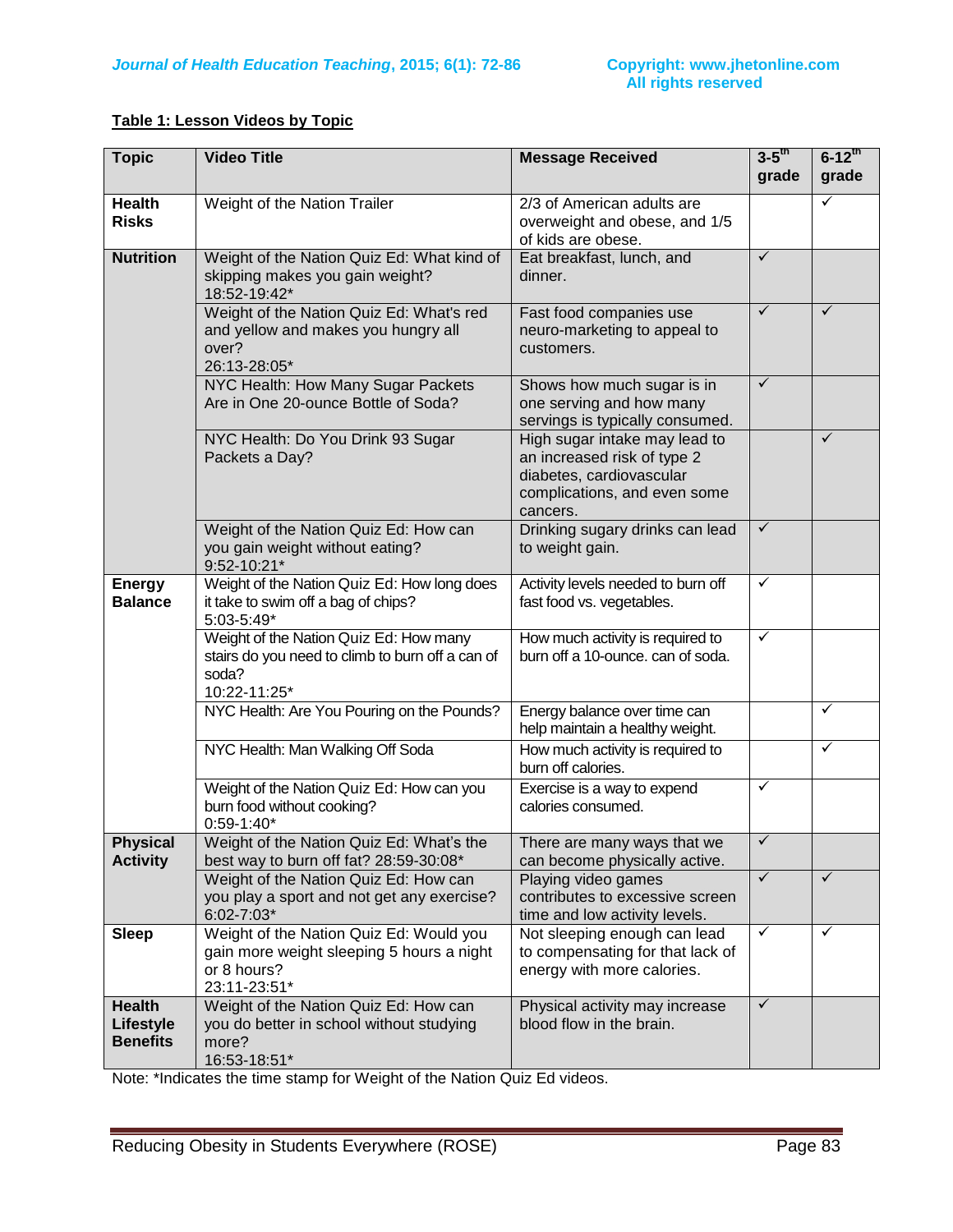| Table 2: Lesson Topics and Discussion Probes |
|----------------------------------------------|
|----------------------------------------------|

| <b>Topic</b>                       | <b>Example Content</b>                           | <b>Sample Probe</b>                                                               |
|------------------------------------|--------------------------------------------------|-----------------------------------------------------------------------------------|
| <b>Health Risks</b>                | <b>Statistics</b>                                | What percentage of children is obese?                                             |
|                                    | Comorbidities                                    | What chronic illnesses are associated with overweight<br>and obesity?             |
|                                    |                                                  |                                                                                   |
| <b>Nutrition</b>                   | <b>MyPlate</b>                                   | What proportion of a plate should be fruits and<br>vegetables?                    |
|                                    | Food groups                                      | What is the difference between whole and refined<br>grains?                       |
|                                    | Fast food marketing                              | What are the two colors that make you hungrier and eat<br>faster?                 |
|                                    | Healthy options when eating<br>outside the home  | What could you drink instead of soda at a fast food<br>establishment?             |
|                                    | Food labels                                      | What is the first thing you should look at when reading<br>a food label?          |
|                                    | Soda consumption                                 | What is found in soda that is unhealthy for us?                                   |
|                                    |                                                  |                                                                                   |
| <b>Energy</b><br><b>Balance</b>    | Balancing energy to maintain a<br>healthy weight | What would happen if there is too much energy in and<br>not enough energy out?    |
|                                    |                                                  |                                                                                   |
| <b>Physical</b><br><b>Activity</b> | Adding physical activity into<br>daily routine   | What are the different ways one can be active?                                    |
|                                    | Recommendations                                  | How long should one be physically active for every<br>day?                        |
|                                    | Types of physical activity                       | What are the four types of physical activity one should<br>do?                    |
|                                    | Screen time                                      | What is the maximum amount of time one should<br>spend in front of a screen?      |
|                                    | Barriers to a physically active<br>lifestyle     | What are some reasons you're not as physically active<br>as you would like to be? |
|                                    |                                                  |                                                                                   |
| <b>Sleep</b>                       | Recommendations                                  | How long should you be sleeping at night?                                         |
|                                    | Sleep hygiene tips                               | What are some things you can do to make sure you<br>sleep enough every night?     |
|                                    | Importance of sleep                              | Why is sleep important?                                                           |
|                                    |                                                  |                                                                                   |
| <b>Smoking</b><br>Avoidance        | Data about smoking                               | How many deaths are due to smoking related causes<br>every year?                  |
|                                    | Consequences                                     | What are the health risks associated with smoking?                                |
|                                    |                                                  |                                                                                   |
| <b>Stress</b><br><b>Management</b> | Stress management tips                           | What are some ways we can manage stress?                                          |
|                                    |                                                  |                                                                                   |
| <b>Healthy</b><br>Lifestyle        | Short-term benefits                              | How might being physically active help you in school?                             |
| <b>Benefits</b>                    | Long-term benefits                               | What are the chronic illnesses that a healthy lifestyle<br>can help prevent?      |

Note:  $*$  Topics only covered with  $6<sup>th</sup>$ -12<sup>th</sup> grade students.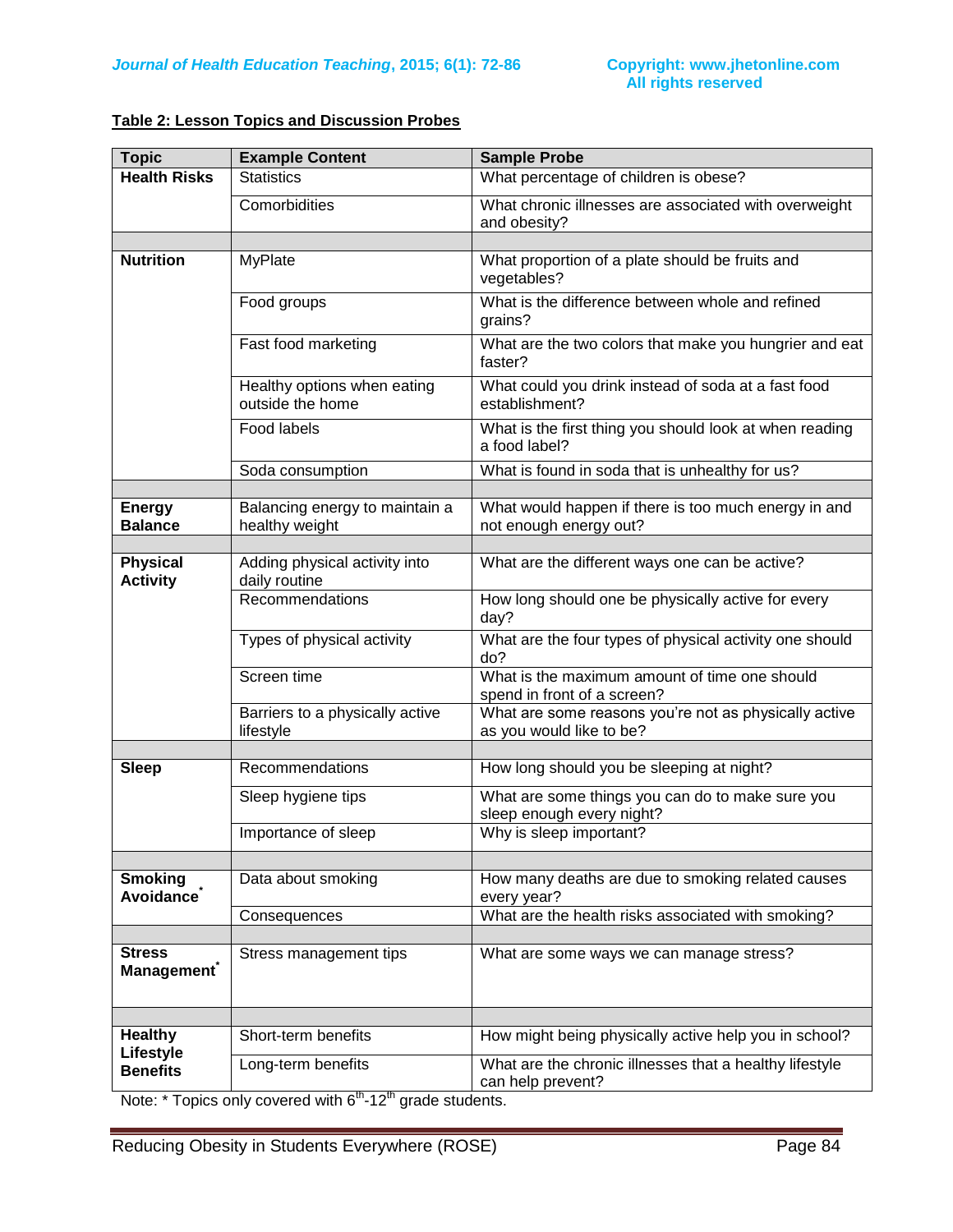| Table 3: Health Knowledge and Behavior Change Rubric for Students |  |  |
|-------------------------------------------------------------------|--|--|
|                                                                   |  |  |

|                        | Unacceptable                                   | Acceptable                                    | <b>Accomplished</b>                           |
|------------------------|------------------------------------------------|-----------------------------------------------|-----------------------------------------------|
| <b>Obtained Health</b> | The student gave no                            | The student gave one                          | The student gave two                          |
| Knowledge              | response to the                                | response to the                               | or more responses to                          |
| (Post-                 | question "List 3 things                        | question "List 3                              | the question "List 3                          |
| <b>Presentation</b>    | you learned from                               | things you learned                            | things you learned                            |
| <b>Evaluation</b>      | today's lesson."                               | from today's lesson."                         | from today's lesson."                         |
| Survey)                |                                                |                                               |                                               |
| <b>Planned</b>         | The student did not                            | The student indicated                         | The student indicated                         |
| <b>Behavior</b>        | indicate any plans to                          | one thing they plan to                        | two or more things they                       |
| Change                 | do anything in order                           | do in order to be                             | plan to do in order to                        |
| (Post                  | to be "healthy" after                          | "healthy" after the                           | be "healthy" after the                        |
| <b>Presentation</b>    | the lesson.                                    | lesson.                                       | lesson.                                       |
| <b>Evaluation</b>      |                                                |                                               |                                               |
| Survey)                |                                                |                                               |                                               |
| <b>Achieved</b>        | The student                                    | The student                                   | The student answered                          |
| <b>Behavior</b>        | answered "no" to the                           | answered yes to the                           | yes to the question                           |
| (Follow-up             | question "Did you try                          | question "Did you do                          | "Did you do anything to                       |
| Survey-                | to do anything to be                           | anything to be                                | be healthy after the                          |
| Optional)              | healthy after the                              | healthy after the                             | lesson?" The student                          |
|                        | lesson?" The student<br>also listed no         | lesson?" The student<br>also listed one       | also listed two or more                       |
|                        |                                                |                                               | changes in response to                        |
|                        | changes in response<br>to the question "If you | change in response<br>to the question "If you | the question "If you<br>tried to do something |
|                        | tried to do something                          | tried to do something                         | to be healthy, what did                       |
|                        | to be healthy, what                            | to be healthy, what                           | you do?"                                      |
|                        | did you do?"                                   | did you do?"                                  |                                               |
| <b>Retained Health</b> | The student gave no                            | The student gave one                          | The student gave two                          |
| Knowledge              | response to the                                | response to the                               | or more responses to                          |
| (Follow-up             | question "List 3 things                        | question "List 3                              | the question "List 3                          |
| Survey-                | you remember from                              | things you remember                           | things you remember                           |
| Optional)              | the lesson."                                   | from the lesson."                             | from the lesson."                             |